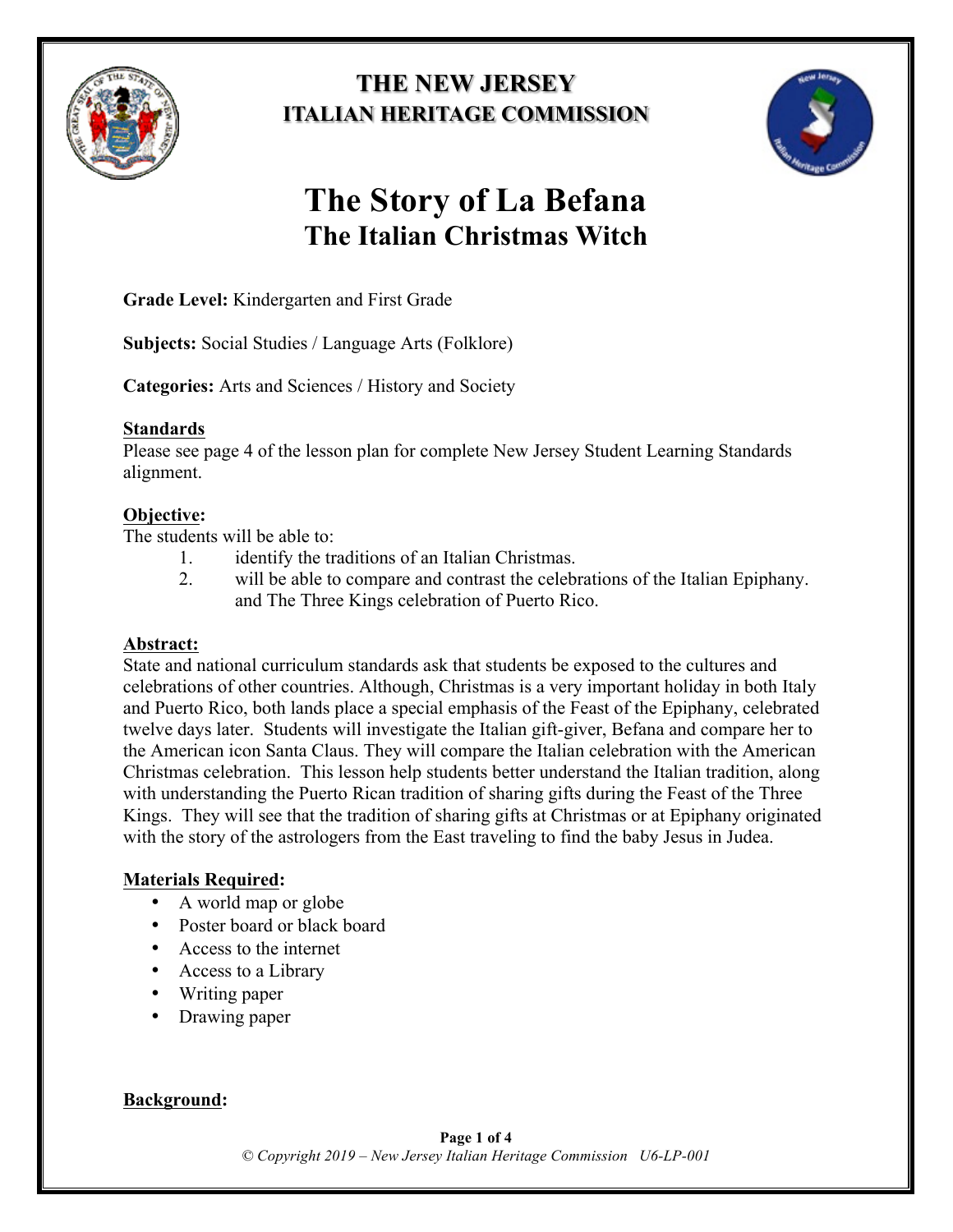State and national curriculum standards ask that students be exposed to the celebrations of other countries. Although, Christmas is a very important holiday in both Italy and Puerto Rico, both lands place a special emphasis of the Feast of the Epiphany, celebrated twelve days later. For background of the holiday, go to:

- History on the Epiphany http://www.newadvent.org/cathen/05504c.htm
- History of La Befana http://www.italiansrus.com/articles/befana.htm http://www.twilightbridge.com/hobbies/festivals/christmas/epiphany/la\_befana.htm
- History of Three Kings Day in Puerto Rico http://www.elboricua.com/pr\_christmas.html

#### **Procedures:**

- I. Introduce the lesson by identifying Italy and Puerto Rico on a world map or globe.
	- a. Explain to the students that you will be discussing holiday folklore and traditions from these two countries.
- II. Discuss with the class and list on poster board or a black board the features and traditions of the Italian Christmas season.
- III. Explain the history behind the Epiphany.
- IV. Parallel the identities of La Befana and Santa Claus.
- V. Discuss with the class and list on poster board or a black board the features and traditions of the Puerto Rican Christmas season.
- VI. Create a Venn diagram on poster board to compare and contrast the two celebrations.
	- a. A Venn diagram is a chart that has two large interlocking circles that creates three spaces.
	- b. Label the left space Italy.
		- i. Events or identities from only the Italian holiday should be placed here.
	- c. The middle space should contain any similarities between the two celebrations.
	- d. Label the right space Puerto Rico.
		- i. Events or identities from only the Puerto Rican holiday should be placed here.
	- e. Have the students help you to place the features of the two celebrations in their proper places.
		- i. Use the lists you made earlier to draw your information from.
- VII. Have the students complete a writing exercise.
	- a. Your grade level's ability will determine how you may want to go about this.
	- b. Younger students may want to write a simple sentence and draw a picture.
		- i. Older students may be able to write a more detailed paragraph.

#### **Page 2 of 4**

*© Copyright 2019 – New Jersey Italian Heritage Commission U6-LP-001*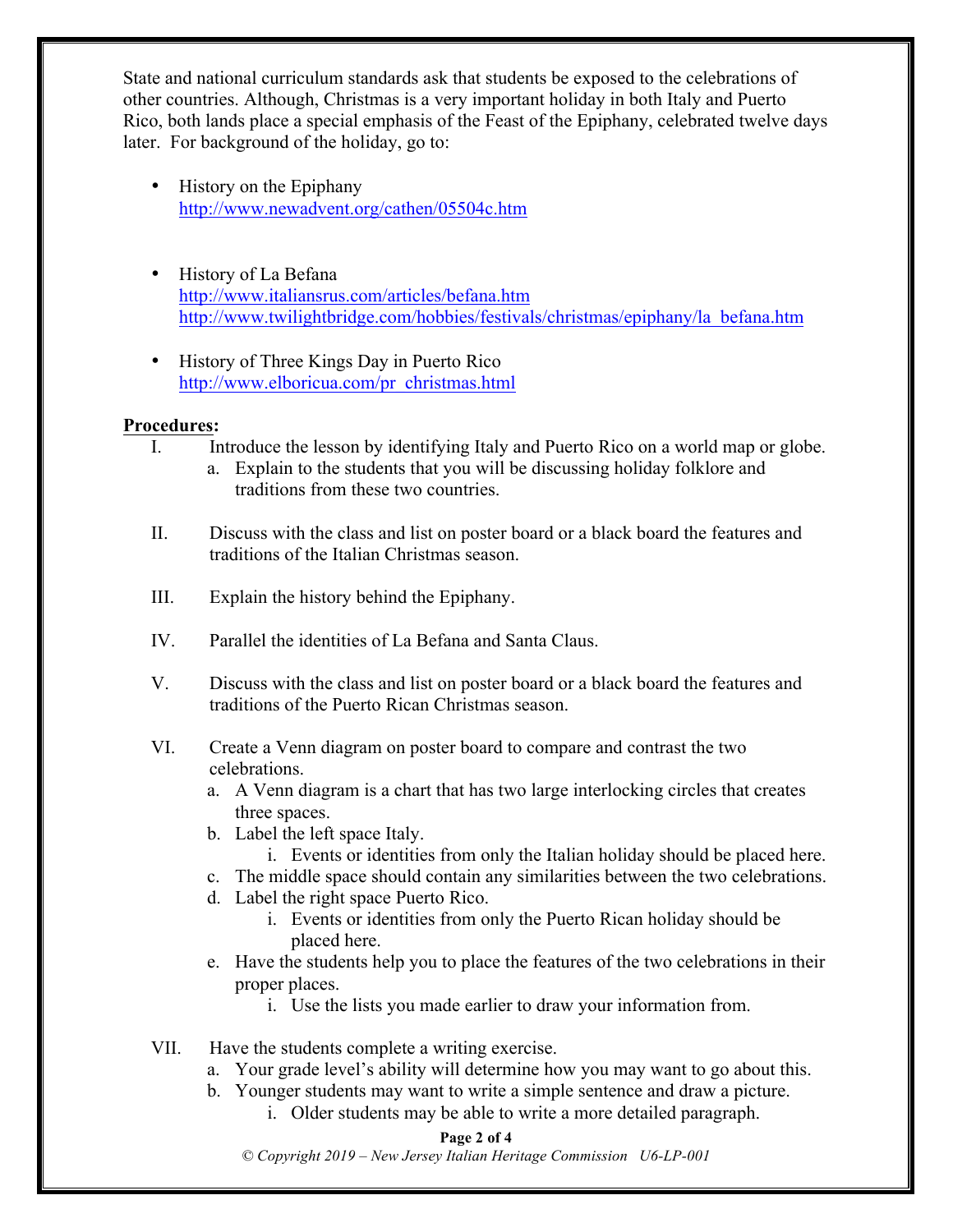- ii. Use the following writing prompt;
	- 1. The Three Wise Men were on a journey to honor and give special gifts to the Christ Child.
	- 2. What sort of present would you give to someone who is very important to you? Why?

#### **Assessment:**

Assess the writing exercise by using the *New Jersey Registered Holistic Writing Rubric* for scoring.

#### **Extensions:**

Obtain and read a copy of Tomie de Paola's, The Legend of Old Befana

Obtain and read a copy of Diane Hoyt-Goldsmith's, Three Kings Day: A Celebration at Christmas Time

Establish pen pals with Italian students https://mylanguageexchange.com/Pen-pals/Language/Italian.asp

Bake some Italian cookies https://www.shelovesbiscotti.com/italian-christmas-cookies/

#### **Resources:**

History on the Epiphany https://billpetro.com/history-of-epiphany

#### History of La Befana

http://www.italiansrus.com/articles/befana.htm

http://www.twilightbridge.com/hobbies/festivals/christmas/epiphany/la\_befana.htm

#### History of Three Kings Day in Puerto Rico

http://www.elboricua.com/pr\_christmas.html